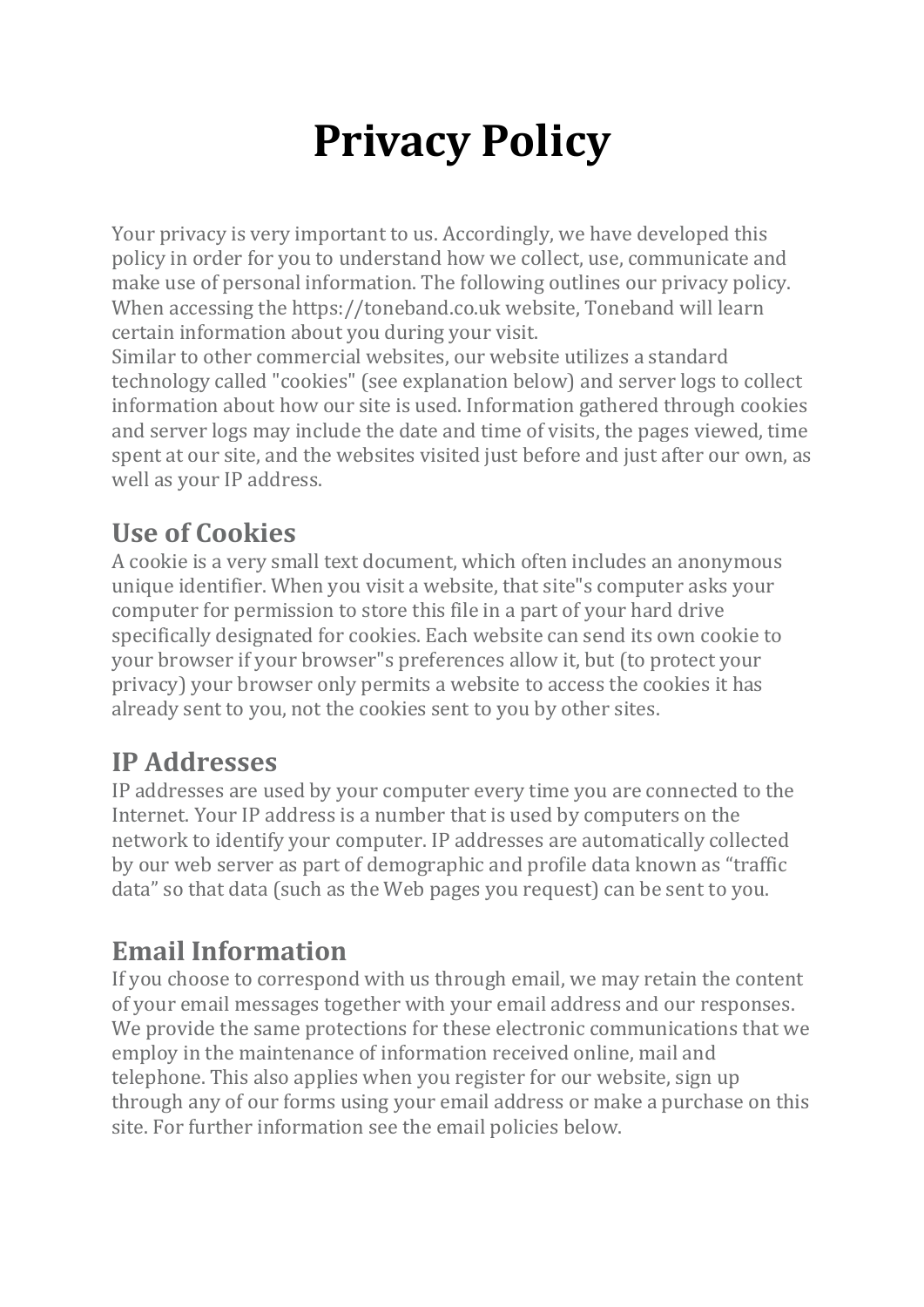#### **How Do We Use the Information That You Provide to Us?**

Broadly speaking, we use personal information for purposes of administering our business activities, providing customer service and making available other items and services to our customers and prospective customers.

Toneband will not obtain personally-identifying information about you when you visit our site, unless you choose to provide such information to us, nor will such information be sold or otherwise transferred to unaffiliated third parties without the approval of the user at the time of collection.

We may disclose information when legally compelled to do so, in other words, when we, in good faith, believe that the law requires it or for the protection of our legal rights.

#### **Email Policies**

We are committed to keeping your e-mail address confidential. We do not sell, rent, or lease our subscription lists to third parties, and we will not provide your personal information to any third party individual, government agency, or company at any time unless strictly compelled to do so by law.

We will use your e-mail address solely to provide timely information about Toneband .

We will maintain the information you send via e-mail in accordance with applicable federal law.

#### **CAN-SPAM Compliance**

In compliance with the CAN-SPAM Act, all e-mail sent from our organization will clearly state who the e-mail is from and provide clear information on how to contact the sender. In addition, all e-mail messages will also contain concise information on how to remove yourself from our mailing list so that you receive no further e-mail communication from us.

#### **Choice/Opt-Out**

Our site provides users the opportunity to opt-out of receiving communications from us and our partners by reading the unsubscribe instructions located at the bottom of any e-mail they receive from us at anytime.

Users who no longer wish to receive our newsletter or promotional materials may opt-out of receiving these communications by clicking on the unsubscribe link in the e-mail.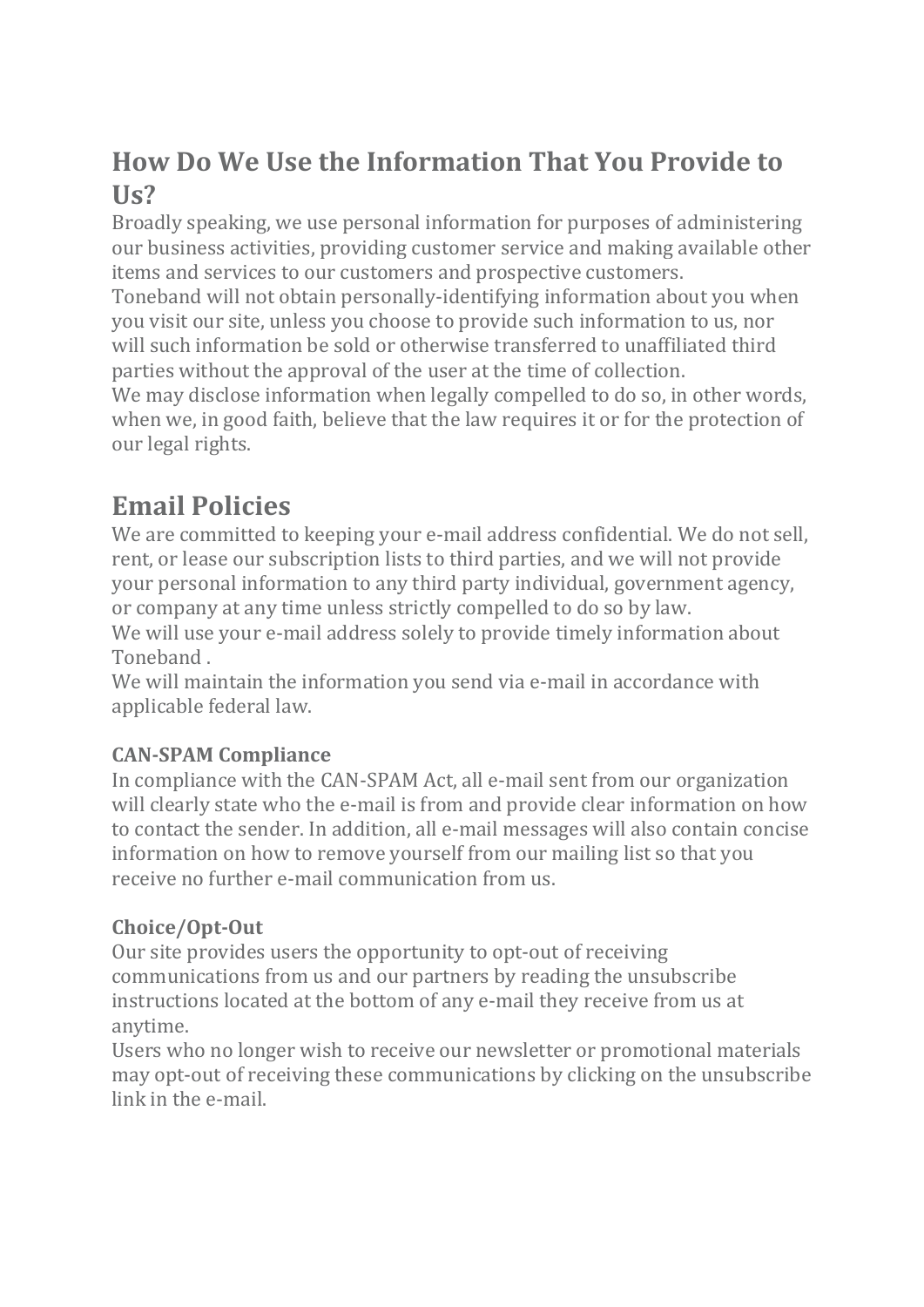# **Use of External Links**

https://tonebandco.uk may contain links to many other websites. Toneband cannot guarantee the accuracy of information found at any linked site. Links to or from external sites not owned or controlled by Toneband do not constitute an endorsement by Toneband or any of its employees of the sponsors of these sites or the products or information presented therein. By accessing this web site, you are agreeing to be bound by these web site Terms and Conditions of Use, all applicable laws and regulations, and agree that you are responsible for compliance with any applicable local laws. If you do not agree with any of these terms, you are prohibited from using or accessing this site. The materials contained in this web site are protected by applicable copyright and trade mark law.

# **Intellectual Property Rights**

All copyrights, trademarks, patents and other intellectual property rights in and on our website and all content and software located on the site shall remain the sole property of Toneband or its licensors. The use of our trademarks, content and intellectual property is forbidden without the express written consent from Toneband.

#### **You must not:**

- Republish material from our website without prior written consent.
- Sell or rent material from our website.
- Reproduce, duplicate, create derivative, copy or otherwise exploit material on our website for any purpose.
- Redistribute any content from our website, including onto another website.

# **Acceptable Use**

You agree to use our website only for lawful purposes, and in a way that does not infringe the rights of, restrict or inhibit anyone else"s use and enjoyment of the website. Prohibited behavior includes harassing or causing distress or inconvenience to any other user, transmitting obscene or offensive content or disrupting the normal flow of dialogue within our website. You must not use our website to send unsolicited commercial

communications. You must not use the content on our website for any marketing related purpose without our express written consent.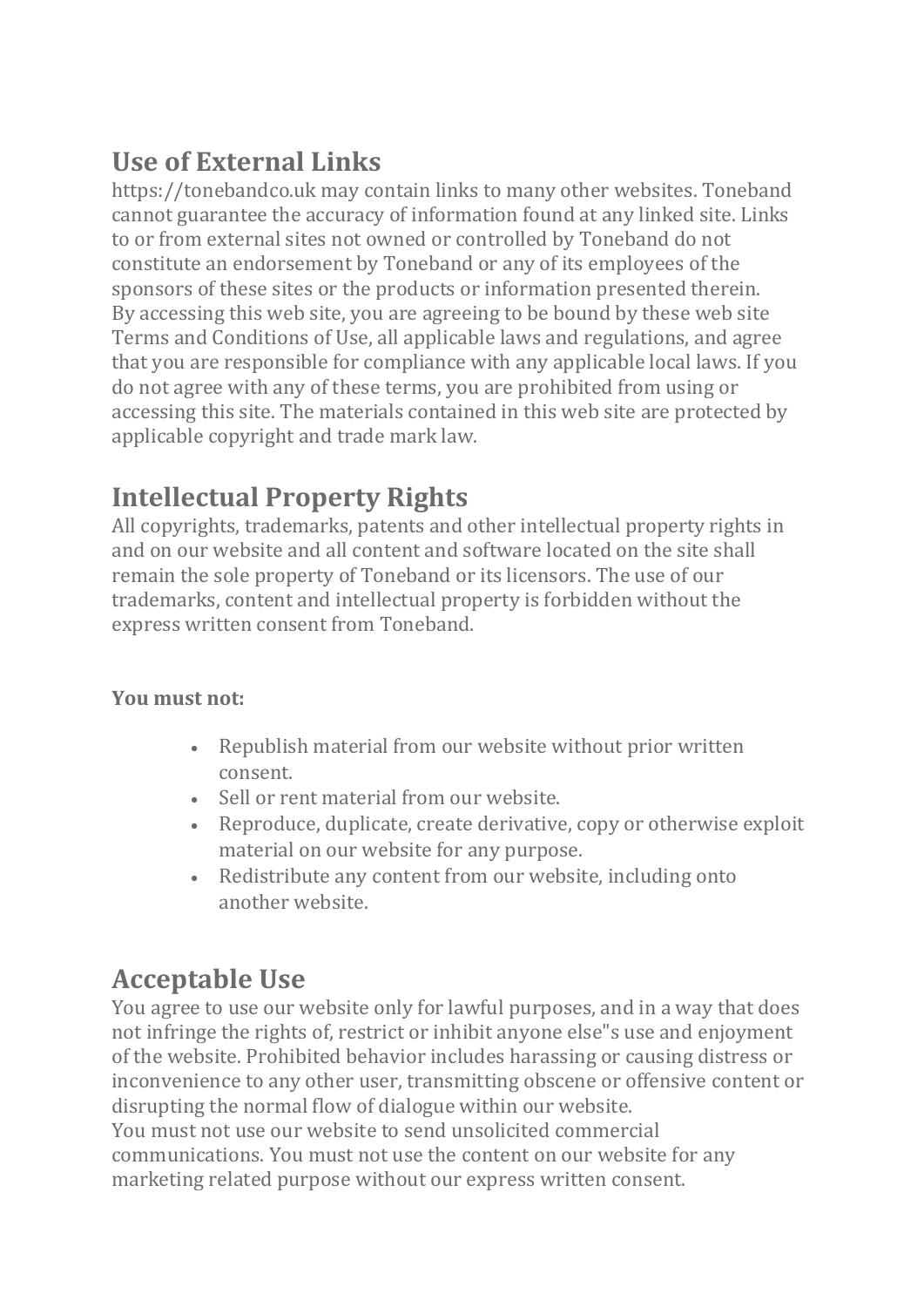## **Restricted Access**

We may in the future need to restrict access to parts (or all) of our website and reserve full rights to do so. If, at any point, we provide you with a username and password for you to access restricted areas of our website, you must ensure that both your username and password are kept confidential.

# **Use of Testimonials**

In accordance to with the FTC guidelines concerning the use of endorsements and testimonials in advertising, please be aware of the following: Testimonials that appear on this site are actually received via text, audio or video submission. They are individual experiences, reflecting real life experiences of those who have used our products and/or services in some way. They are individual results and results do vary. We do not claim that they are typical results. The testimonials are not necessarily representative of all of those who will use our products and/or services.

The testimonials displayed in any form on this site (text, audio, video or other) are reproduced verbatim, except for correction of grammatical or typing errors. Some may have been shortened. In other words, not the whole message received by the testimonial writer is displayed when it seems too lengthy or not the whole statement seems relevant for the general public. Toneband is not responsible for any of the opinions or comments posted on https://toneband.co.uk. Toneband is not a forum for testimonials, however provides testimonials as a means for customers to share their experiences with one another. To protect against abuse, all testimonials appear after they have been reviewed by management of Toneband. Toneband doe not share the opinions, views or commentary of any testimonials on

https://toneband.co.uk - the opinions are strictly the views of the testimonial source.

The testimonials are never intended to make claims that our products and/or services can be used to diagnose, treat, cure, mitigate or prevent any disease. Any such claims, implicit or explicit, in any shape or form, have not been clinically tested or evaluated.

## **How Do We Protect Your Information and Secure Information Transmissions?**

Email is not recognized as a secure medium of communication. For this reason, we request that you do not send private information to us by email. However, doing so is allowed, but at your own risk. Some of the information you may enter on our website may be transmitted securely via a secure medium known as Secure Sockets Layer, or SSL. Credit Card information and other sensitive information is never transmitted via email.